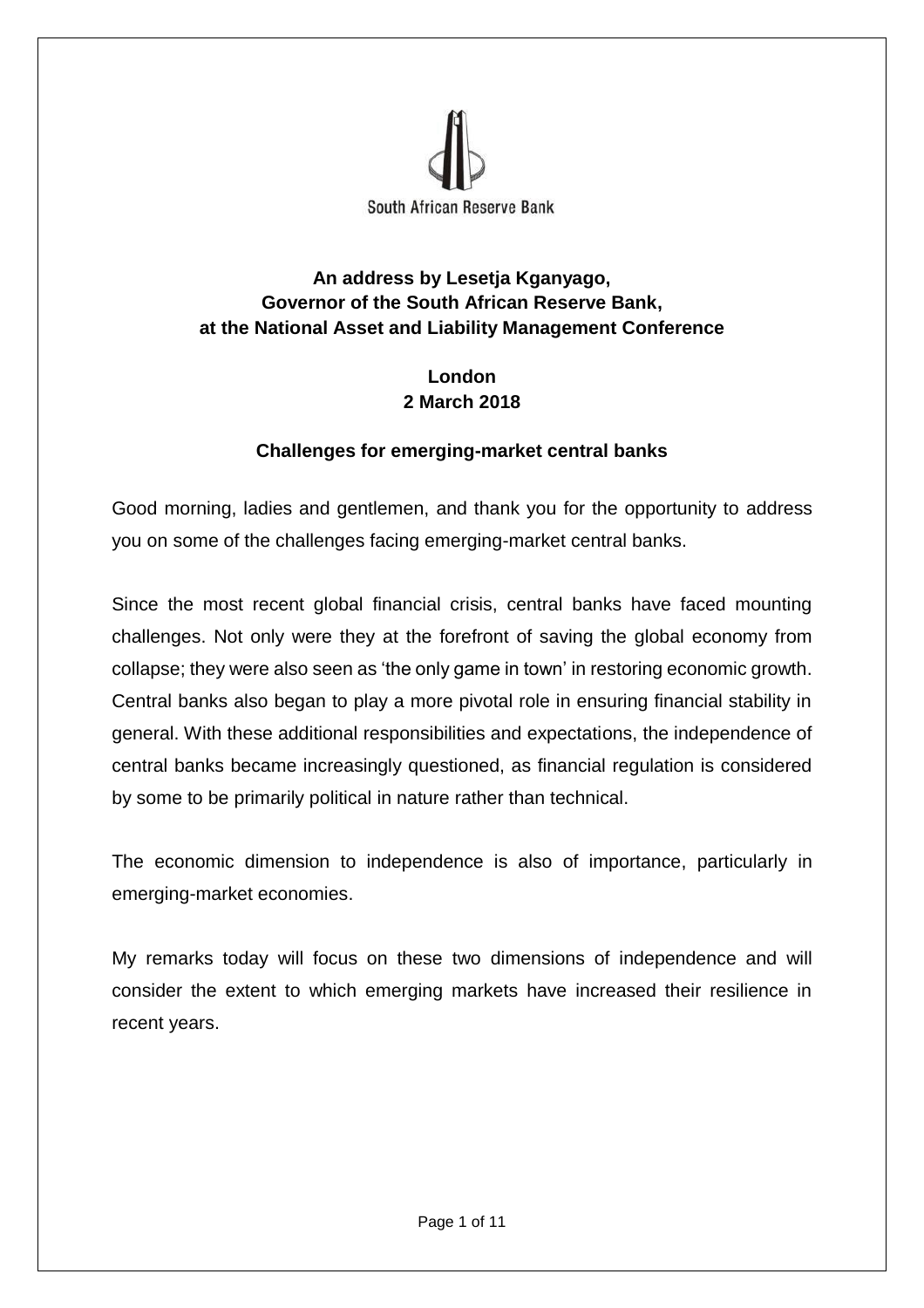### **Political independence**

The case for central-bank independence is based on the time inconsistency argument that politicians promise low inflation but are tempted to go for higher growth through expansionary monetary policies. An independent central bank, with a clear mandate to maintain price stability and without the concerns of the electoral cycle, is betterplaced to focus on and achieve price stability.

The problem of ceding enormous power to unelected officials in democratic societies is solved by distinguishing between goal independence and operational independence. In many countries, central banks have been granted the latter form of independence. This distinction accords neatly with an inflation-targeting framework, where the goal of monetary policy – the inflation target – is set by law or by the elected government, and the central bank has to implement monetary policy and achieve the inflation target without political interference.

Pressures on central banks to use monetary policy to stimulate growth are not new. It is generally accepted among central bankers that while monetary policy can affect cyclical growth, its ability to determine longer-term potential output is limited. Since the global financial crisis, we have seen the potential output estimates in many countries being revised downwards. And while the need for structural reforms has been very clear in many countries too, the focus has been on monetary policy to sustain a growth recovery.

Concerted central-bank actions were probably successful in preventing a full-blown global depression, but their ability to bring about a growth recovery was less certain. There were, at times, excessively high expectations as to what monetary policy could achieve with respect to growth, and failure in this respect had the potential to undermine the credibility and legitimacy of monetary policy in general. In the event, recovery has taken some time, and it is only now that we are seeing a return to 'normal' growth rates on a sustainable basis. We have yet to see if the massive expansion of balance sheets and the high levels of liquidity generated by low interest rates and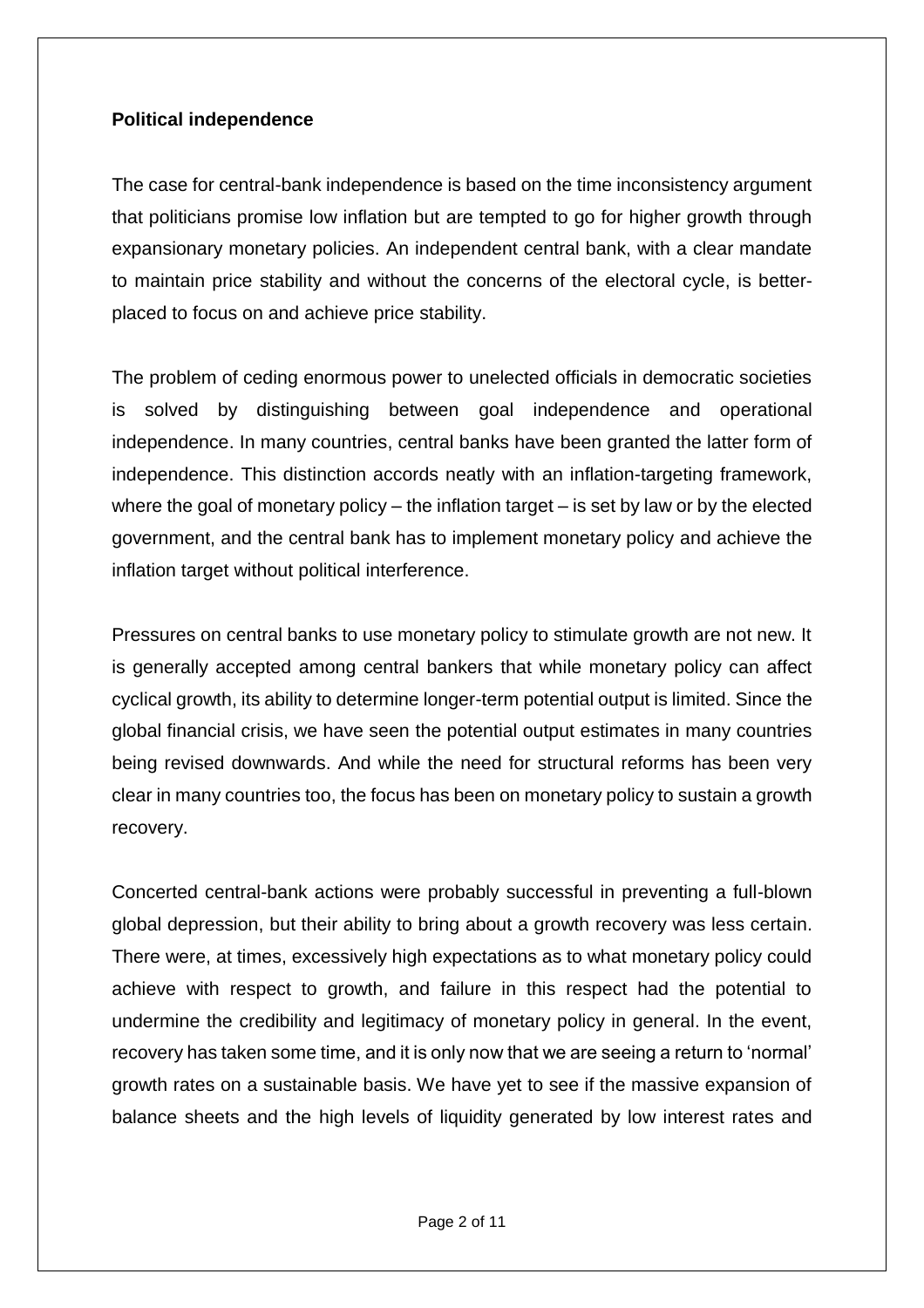quantitative easing will ultimately lead to the high inflation that some have feared. While this is unlikely, it remains a risk.

The global crisis originated in the financial sector and subsequently required a rethinking of the role of central banks with respect to financial stability. Prior to the crisis, this responsibility was often not explicitly part of central-bank mandates. Since then, much has changed. And while there are differing approaches among countries, the tendency has increasingly been to locate this responsibility within central banks.

A financial-stability mandate becomes more complex when dealing with the issue of independence, as it does not fit neatly into the 'goal versus operational independence' dichotomy. What constitutes financial-stability goals is less clear-cut than in the case of monetary policy. In addition, the policies that are available to achieve or maintain financial stability often require cooperation and coordination between various regulatory authorities, including, at times, the fiscal authorities. A challenge for central banks is ensuring that monetary-policy independence is not undermined in the process. This is particularly the case in the event of conflicts between competing objectives.

Furthermore, macroprudential policies – for example caps on loan-to-value and loanto-income ratios and criteria for loan eligibility – often have a more visible distributional dimension, and financial-sector lobbies and interest groups are usually strong. As a consequence, central banks have unwittingly been thrust more squarely into the political realm. As their responsibility for financial stability increases, central banks could become increasingly politicized, more so than in the case of monetary policy. Macroprudential policies are often likened to taking the punchbowl away just as the party is starting. Such actions are never popular.

If independence is to be maintained, central banks need to foster the political consensus that underpins independence. This requires even greater transparency and accountability than in the case of monetary policy. Central banks also need to have the courage and political backing to make tough calls. There is always the danger that unhappiness with central-bank actions in the financial-stability field could undermine the credibility and legitimacy with respect to their core mandate of price stability.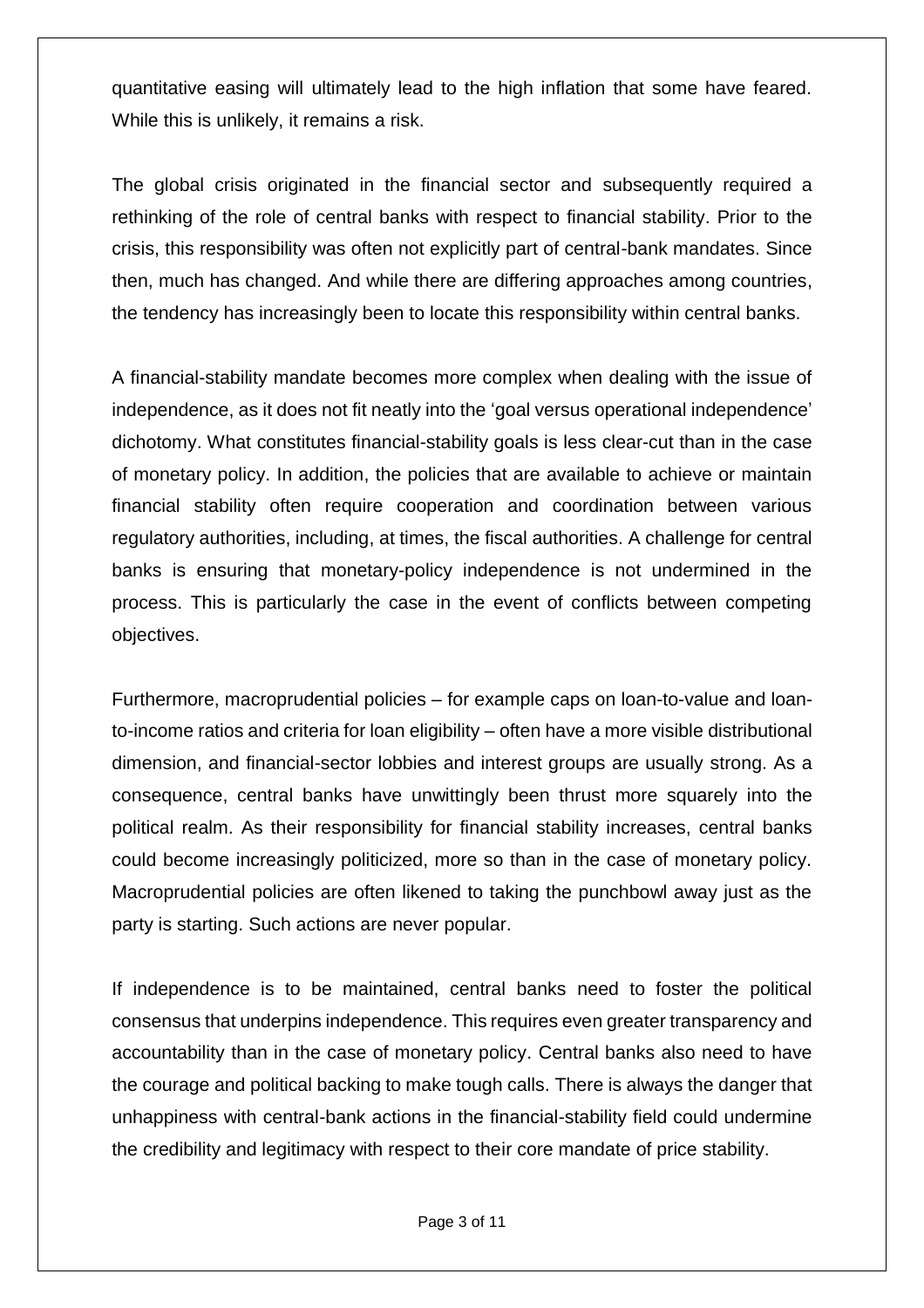The issue of independence can also be related to central-bank balance sheets, which were brought under greater scrutiny in the wake of the global financial crisis. The balance sheets in the advanced economies expanded dramatically following the extraordinary monetary-policy measures undertaken in those economies. As I will elaborate on a little later, these actions also had implications for the balance sheets of central banks in the emerging markets.

It is generally agreed that central banks should not be too concerned about incurring losses or making profits on their balance sheets. These should be regarded as part of the broader government budget constraint. Furthermore, central banks do not have a profit motive but act in the broader interest of the economy. However, central banks that incur continuous losses may ultimately require recapitalization by government and may consequently bring themselves under greater political scrutiny. These issues could divert attention from their core mandate.

The South African experience is perhaps instructive – although not unlike the problems faced by other emerging markets. The South African Reserve Bank recorded losses for five consecutive years from 2010, mainly attributable to reserve-accumulation activities. As capital flows to the emerging markets expanded as the search for yield intensified, many central banks attempted to ameliorate the impact on their currencies by buying reserves.

In South Africa's case, we stepped up reserve accumulation – not to influence the currency, but rather to add to what we considered to be a suboptimal level of reserves.

Whatever the motive, the impact on profitability is the same. With interest rates at the lower bound in the advanced economies and typically significantly higher in the emerging markets, sterilization activities were conducted at a loss. Countries differ as to how they treat these losses, and the preferred approach often depends on legal frameworks and institutional structures. It can, however, in some instances raise questions about central-bank activities, as they are often seen as 'losing taxpayers' money' and putting independence at risk.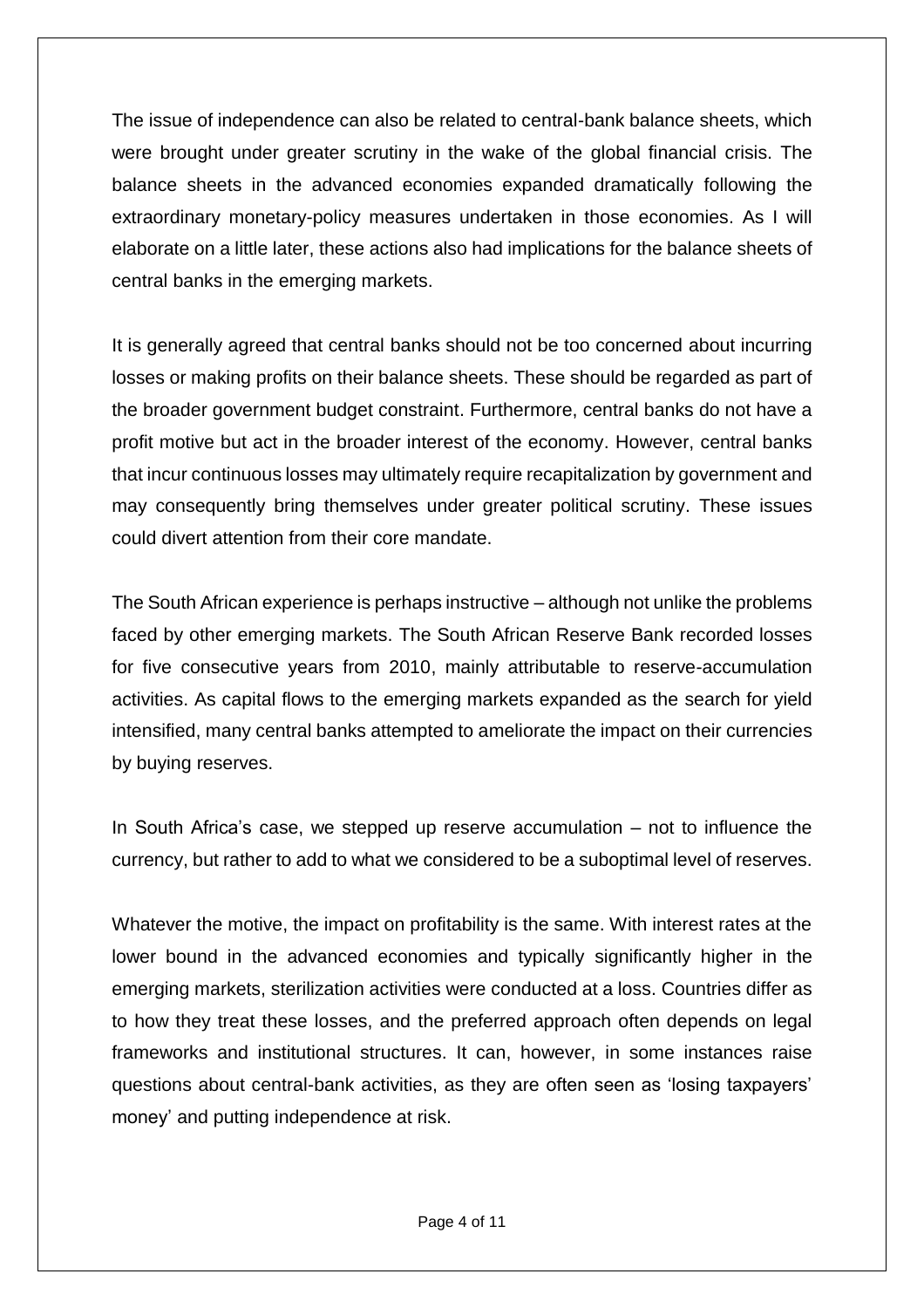#### **Monetary-policy independence**

While the political dimension of independence remains an ongoing challenge, the issue of monetary-policy independence in the emerging markets has come to the fore again recently. This is against a backdrop of what appears to be a turning point for global financial markets, following an extended period of low volatility and low interest rates in the advanced economies and an absence of inflation pressures. For some time now, the world has been anticipating interest-rate normalization in the United States (US) in particular. To date, this has been happening at a very slow and measured pace, and has been well communicated.

Over the past few weeks, global financial markets have reacted to the prospect of tighter-than-expected monetary-policy settings in the US. There was a widespread market reaction to the sharp drop in US equity prices and a large spike in the VIX. After the initial bout of volatility, the markets appear to have stabilised somewhat, but they remain vulnerable to further changes in sentiment and perceptions of risk. It does seem, however, that the prolonged period of easy money and highly liquid markets may be coming to an end, raising concerns about spillovers to the emerging markets who, as usual, are the innocent bystanders.

The current turbulence in global financial markets coupled with the return of volatility is in some ways reminiscent of the so-called 'taper tantrum' of 2013. After a number of years of interest rates at the zero bound and quantitative easing, the world suddenly faced the prospect of a withdrawal of stimulus. The mere suggestion that the Federal Reserve System (Fed) was considering a reduction in quantitative easing hit the financial markets hard. Long bond yields ratcheted up in the US, raising fears that the nascent growth recovery would be reversed. In the event, the Fed had to allay fears of an excessively tight policy cycle and, in reality, what tightening has occurred since then has been very moderate and well communicated.

But while there are similarities to the taper tantrum, there are important differences as well. At that stage, it was only the US that was looking to tighten policy. Today, the cycle is more synchronised. There are expectations for a more aggressive tightening cycle in the US than had previously been priced in, and further interest-rate increases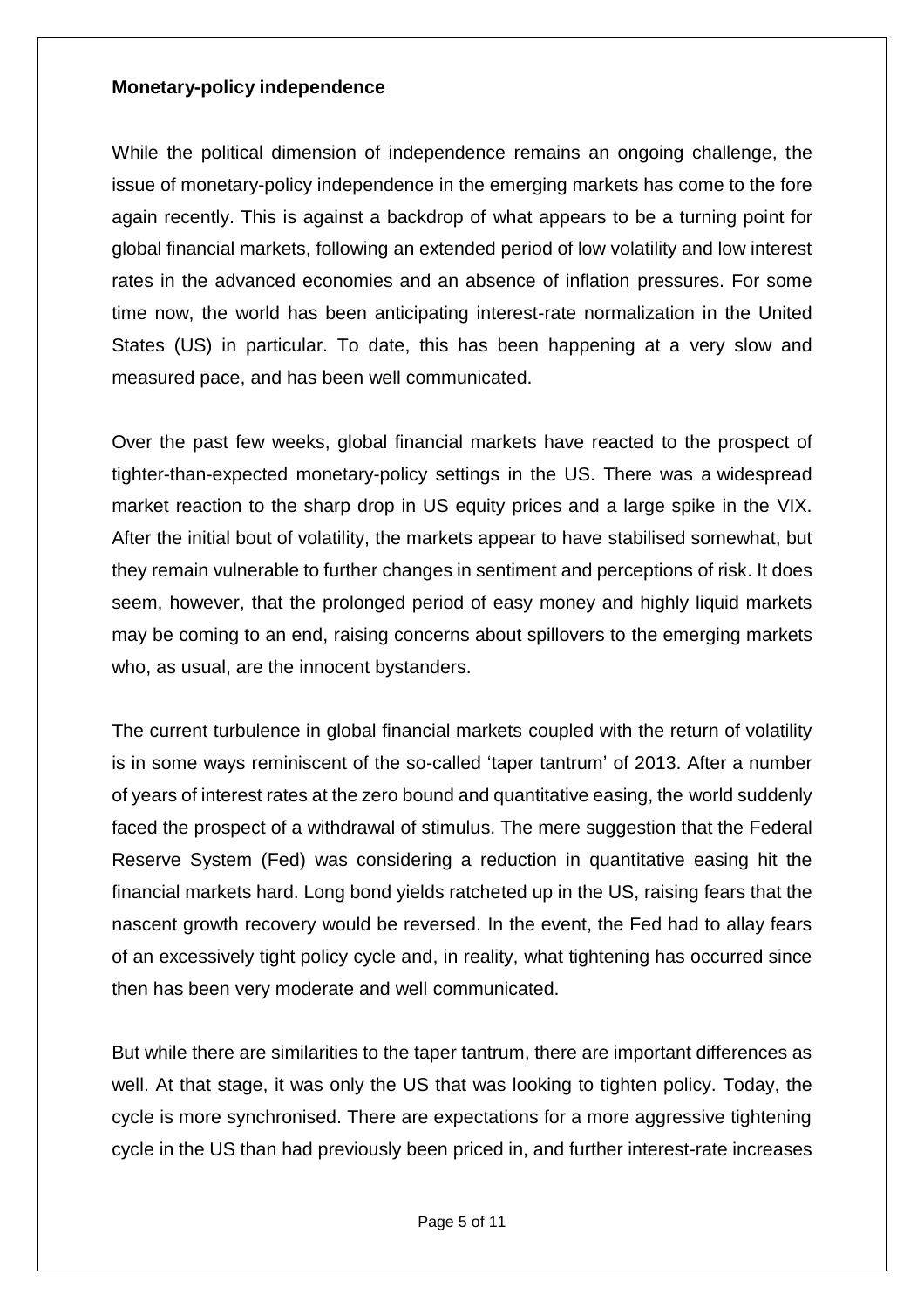are expected in the United Kingdom. In addition, the European Central Bank is beginning a gradual withdrawal of stimulus. Monetary policy in Japan is, however, expected to remain highly accommodative.

A further important difference between then and now is that, after a number of false starts, the growth recovery in the advanced economies appears to be more entrenched and broad-based. This will be positive for the emerging markets.

There are also tentative signs that inflation may be on the rise as well, and the likely fiscal expansion in the US is also expected to provide some impetus. Wage growth in the US, which has been surprisingly subdued despite the tighter labour-market conditions, recently showed signs of increasing and contributed to much of the recent bout of volatility in the markets.

This time does seem to be different, and monetary-policy tightening appears to be more clearly countercyclical.

The market overreaction at the time of the taper tantrum in 2013 had a marked effect on a number of emerging markets, who had been the main beneficiaries of the capital flows generated by the highly liquid conditions. Long bond yields in the emerging markets increased and currencies depreciated as capital flows began to reverse. Monetary policies were generally tightened, although there were differences in timing and degree.

According to Eichengreen and Gupta<sup>1</sup>, the countries hit the hardest were those with wide fiscal and current-account deficits and open capital markets. South Africa fell into this category, along with Brazil, India, Indonesia, and Turkey – together given the dubious title of 'the fragile five'. Since then, however, most emerging markets have adjusted significantly and are more resilient. But this resilience is currently being put to the test.

 $\overline{a}$ <sup>1</sup> Eichengreen, B and Gupta, P. 2013. 'Tapering talk: the impact of [expectations](http://emlab.berkeley.edu/~eichengr/tapering_talk_12-16-13.pdf) of reduced Federal Reserve security [purchases](http://emlab.berkeley.edu/~eichengr/tapering_talk_12-16-13.pdf) on emerging markets'. World Bank Working Paper No 6754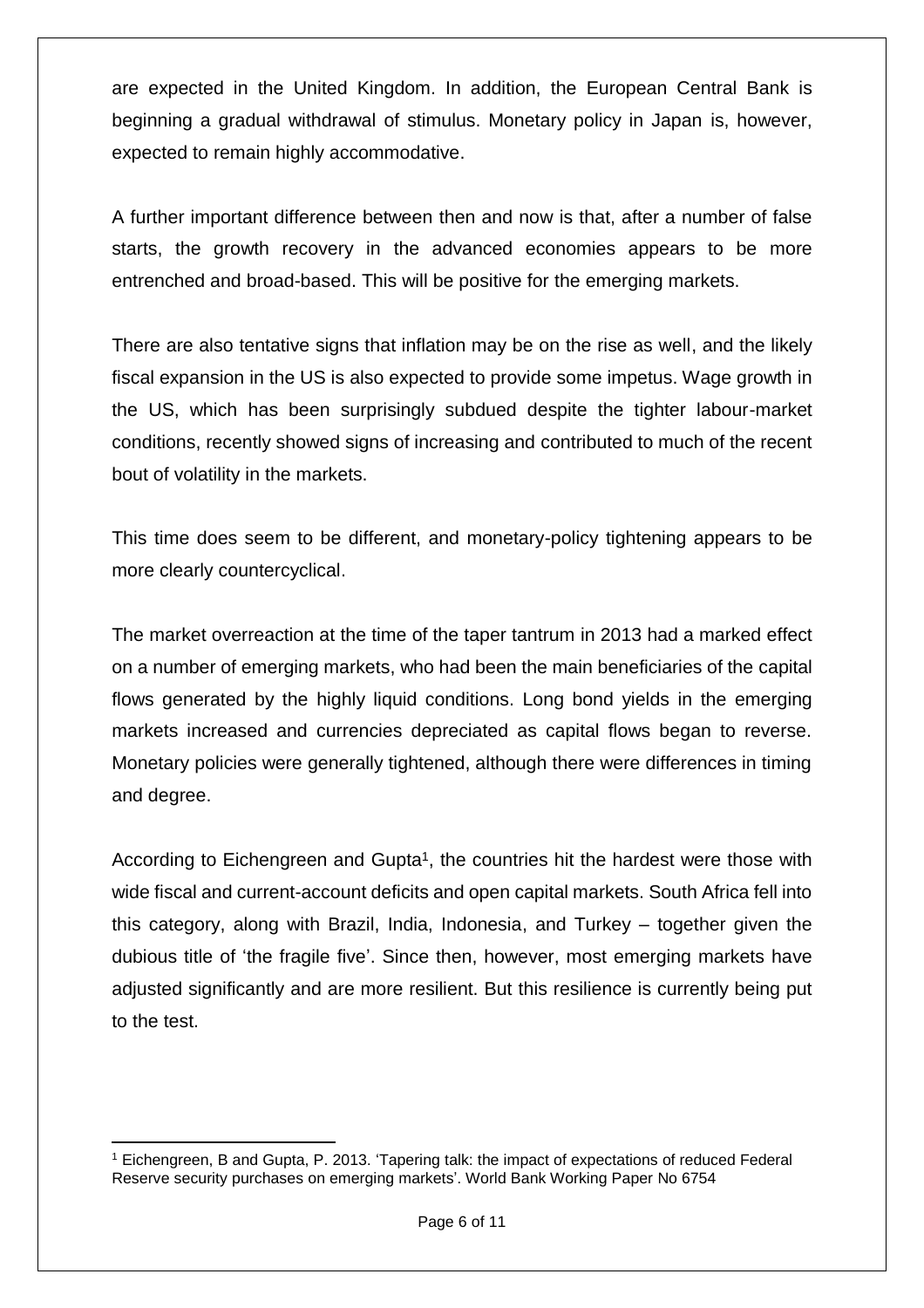One of the clear lessons of the 2013 episode was that the emerging markets are not immune to monetary-policy developments in the advanced economies. This raises the question as to whether small open economies (and that is what most emerging markets are) can conduct monetary policy independently of developments in advanced-economy financial markets. The traditional Mundell–Fleming model has taught us that monetary policy cannot be conducted independently where exchange rates are fixed. However, flexible exchange rates were expected to provide insulation against cross-border spillovers. Furthermore, perfect exchange-rate flexibility would obviate the need for reserves. This view of the world has changed since then, and for good reasons. Very few countries allow their exchange rates to float freely nowadays.

In the past few years, the issue of monetary-policy independence and the insulation properties of flexible exchange rates have been reconsidered. There is little doubt that very few countries are immune to spillovers from developments in the major advanced economies. The question is: to what extent, if at all, can emerging markets insulate themselves from external shocks?

The well-known 'trilemma' tells us that, with free capital mobility, independent monetary policies are possible only if exchange rates are floating. However, the sheer scale of financial globalisation in recent years has led to a rethinking of the trilemma. Hélène Rey<sup>2</sup>, for example, has posited the existence of a global financial cycle that is strongly related to monetary conditions in the US and to changes in uncertainty and risk aversion. It is argued that, because credit cycles and capital flows respond to global factors, they may be inappropriate for the prevailing cyclical conditions of many economies. This implies that, for some countries, the global cycle can lead to excessive credit growth when the economy is booming and excessive contraction during a downturn. In other words, it is conditions in the advanced economies that determine domestic financial conditions in the smaller economies, and not domestic policy rates.

 $\overline{a}$ <sup>2</sup> Rey, H. 2015. 'Dilemma, not trilemma: the global financial cycle and monetary policy independence'. National Bureau of Economic Research Working Paper No. 21162.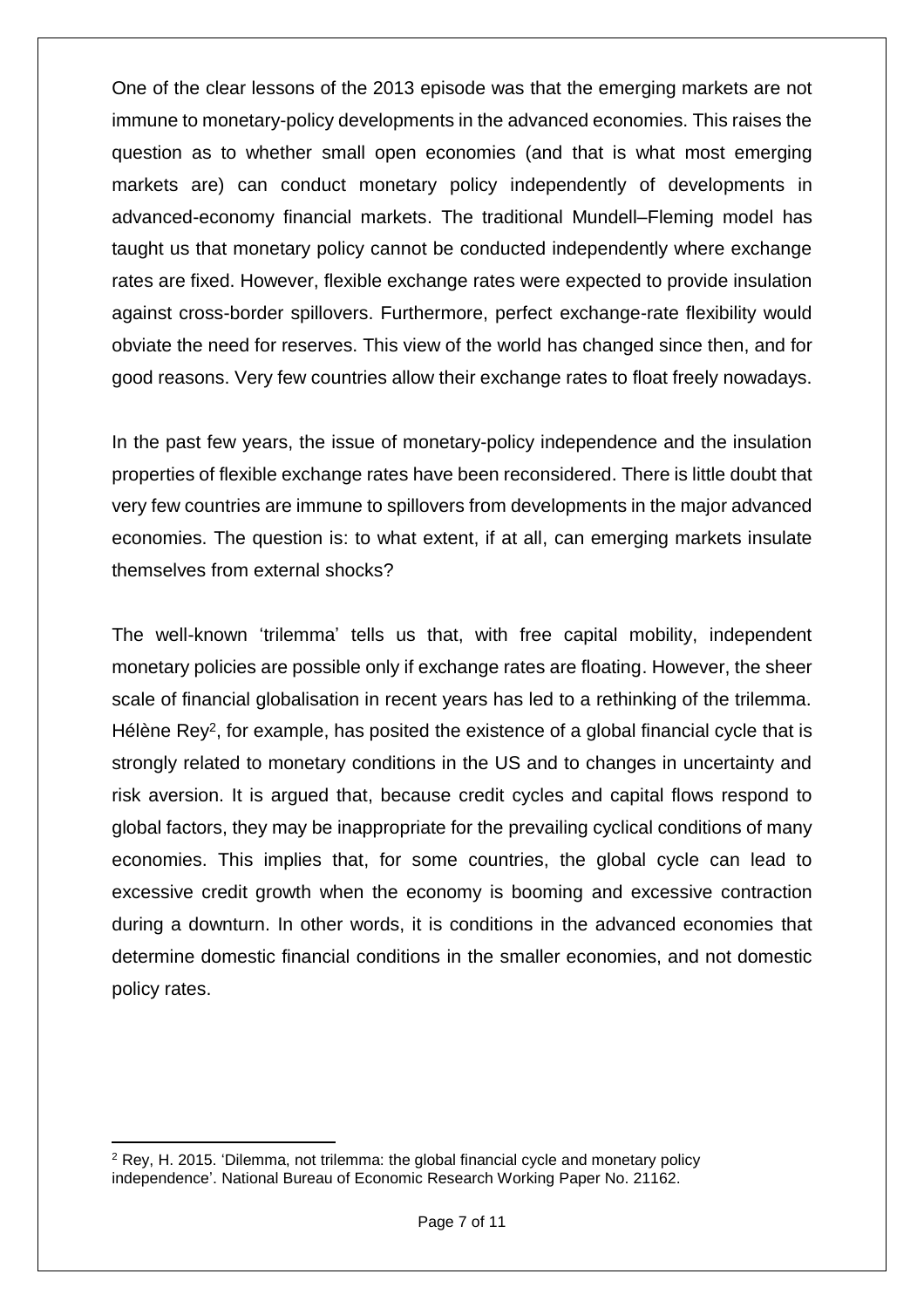As Obstfeld, Ostry, and Qureshi<sup>3</sup> have pointed out, there are a number of reasons why we would expect monetary policy to be constrained where financial integration pertains. For example, the substitutability between domestic and external financing could limit the effectiveness of domestic policy interest-rate changes on credit extension and asset prices. They also note that, even if we observe divergences between short-term rates as an indicator of insulation, there is likely to be greater comovement of longer-term rates. Much will then depend on the extent to which longterm rates influence real variables.

For Rey, therefore, the trilemma does not exist. Rather, it is a dilemma – or what she calls 'an irreconcilable duo'. That is: independent monetary policies are possible if, and only if, the capital account is managed, directly or indirectly, via macroprudential policies. These could include capital controls if macroprudential policies are insufficient. In other words: flexible exchange rates do not ensure independent monetary policies when capital is highly mobile. This is a rather significant conclusion for emerging markets as it means that, under conditions of free capital mobility, monetary-policy independence is not possible, irrespective of the prevailing exchangerate regime.

But this view is not without its critics. For example, Obstfeld et al. and Gita Gopinath<sup>4</sup> agree that the dilemma view may be overstated. However, their evidence suggests that although the trilemma lives on, it does not appear to exist in its strong form. They show that countries with exchange-rate flexibility are less sensitive to changes in global risk and less prone to economic boom-bust cycles. And although independence is not absolute, there is less loss of independence than in the case of countries with fixed exchange rates. In other words: the choice of exchange-rate regime does matter, but we should not expect complete independence with flexibility. The trilemma may be weakened, but it still applies.

Furthermore, the extent to which countries can conduct independent monetary policies also depends on their underlying resilience to global spillovers. It is generally accepted

 $\overline{a}$ <sup>3</sup> Obstfeld, M, Ostry, J D and Qureshi, M S. 2017. 'A tie that binds: revisiting the trilemma in emerging market economies'. International Monetary Fund Working Paper WP/17/130.

<sup>4</sup> Gopinath, G. 2017. 'Rethinking macroeconomic policy: international economy issues'. A paper presented to the conference on 'Rethinking macroeconomic policy IV' at the Peterson Institute for International Economics.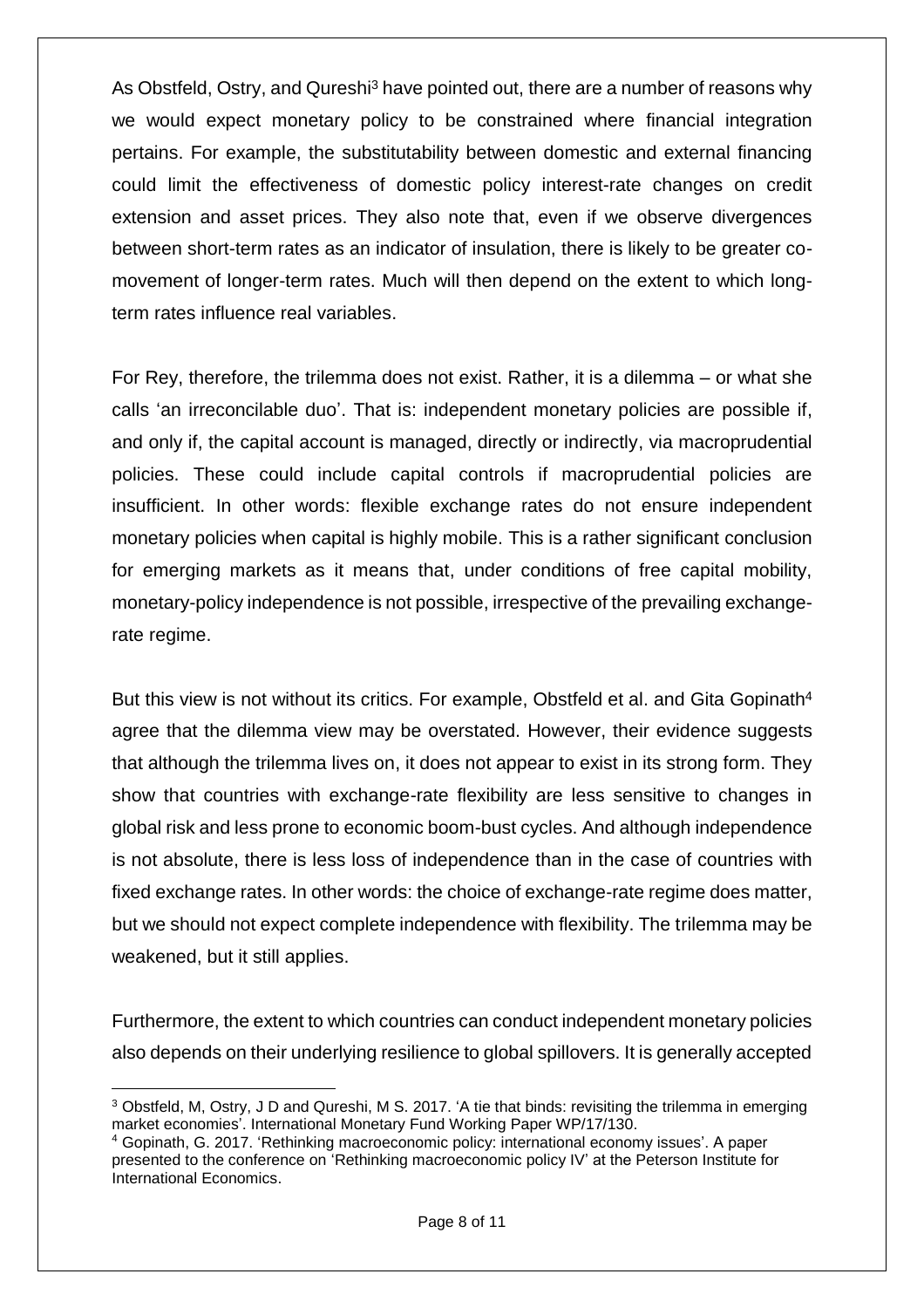that most emerging markets have also become more resilient since the taper tantrum: the macroeconomic fundamentals have generally improved and the domestic financial markets have developed further. In particular, real policy rates are generally higher, inflation is within the target range in most of the inflation-targeting emerging markets, and both fiscal and current-account deficits have generally narrowed. For example: for a selected sample of non-oil-exporting emerging markets<sup>5</sup>, current-account deficits as a percentage of gross domestic product (GDP) have narrowed significantly since 2012, averaging 0.7% in 2016 compared with 2.2% in 2013.

In South Africa's case, our deficit has narrowed from its widest level of almost 6% of GDP in 2013 to its current level of 2.3% of GDP.

The deficits of the other so-called 'fragile' countries have also shown sizeable contractions. As a group, therefore, they have greater ability to withstand the impact of exogenous shocks, including sudden stops and higher interest rates in the advanced economies.

An indicator of increased resilience is the fact that, since the crisis, a number of emerging markets have made considerable progress in developing deeper and more accessible domestic-currency-denominated bond markets. They no longer suffer from what is often referred to as 'original sin'. South Africa is again a good example of this. Prior to the crisis, although South Africa had a well-developed domestic bond market by emerging-market standards, non-residents held about 9% of total randdenominated government debt. Today, this stands at around 40%.

This development is seen as reducing emerging-market dependence on foreigncurrency debt. It is also seen as a means to reduce exposure to external shocks and increase resilience. However, this does not insulate emerging markets completely. A sudden stop or a reversal of flows would impact on bond yields and the exchange rate. The ability to absorb exchange-rate changes would differ from country to country. Countries with lower levels of foreign-currency indebtedness would be less sensitive

 $\overline{a}$ <sup>5</sup> Argentina, Brazil, Egypt, India, Indonesia, Malaysia, Mexico, Pakistan, the Philippines, Poland, South Africa, Thailand, Turkey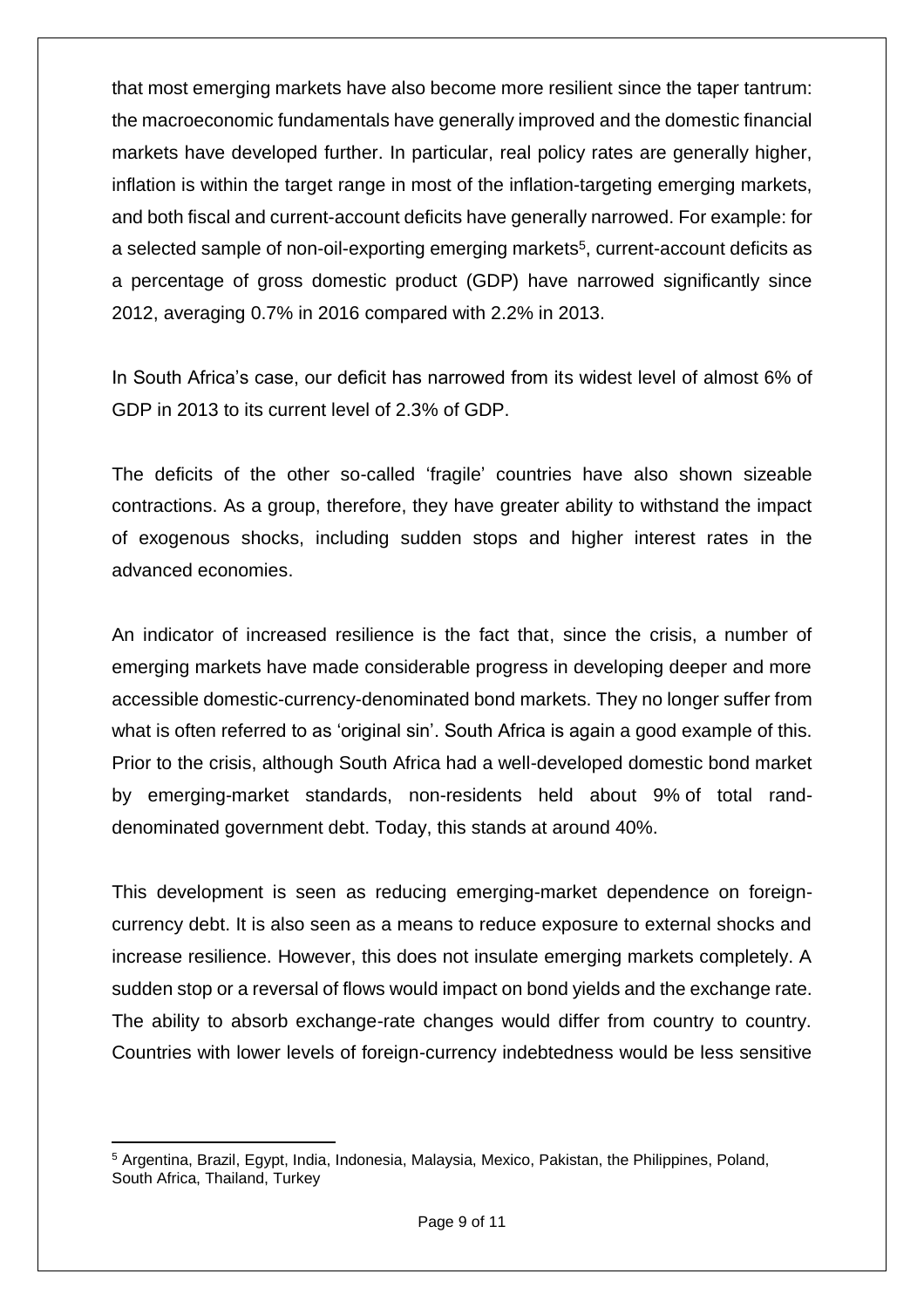to the balance-sheet effects of large exchange-rate changes. Furthermore, it also implies that bond yields become more sensitive to global factors.

Nevertheless, there is evidence that local-currency credit spreads are much less correlated across countries than foreign-currency credit spreads, and global factors explain significantly less variation in local-currency spreads than in foreign-currency spreads.<sup>6</sup> In a similar vein, work by Shakill Hassan<sup>7</sup> at the South African Reserve Bank shows a low correlation between South African short-term rates and global rates, but the correlation increases for longer maturities. Yields at the short end of the South African terms structure are highly responsive to domestic factors which affect the domestic monetary-policy stance. By contrast, long-term yields are highly responsive to changes in global bond-market developments.

A further indicator of increased resilience is the level of foreign-exchange reserves – something that would be close to the heart of the attendees of this conference. As I've mentioned earlier: despite increased exchange-rate flexibility, the need for reserves has not disappeared. We have seen that, over time, foreign-exchange reserve holdings have increased quite markedly in the emerging markets. This is true even if we exclude China, which has the largest holdings of reserves. Since 2005, the reserve holdings in a sample of emerging markets referred to earlier (excluding China) increased by 178% by the year 2017.

It is generally agreed that the primary motive for reserve accumulation is precautionary, as insurance against speculative attacks in times of crisis. According to research conducted by the International Monetary Fund<sup>8</sup>, there is strong empirical evidence that reserves reduce the likelihood of balance-of-payments pressures in the emerging markets. Reserves could provide the means to respond to exogenous shocks, and could calm or even prevent disorderly markets. Central banks have, however, tended to accumulate rather than to use reserves – a phenomenon sometimes referred to as 'the fear of losing reserves'.

 $\overline{a}$ <sup>6</sup> Du, W and Schregger, J. 2016. 'Local currency sovereign risk'. *Journal of Finance* 71(3).

<sup>7</sup> Hassan, S. 2015. 'Speculative flows, exchange rate volatility and monetary policy: the South African experience'. South African Reserve Bank Working Paper Series WP/15/02.

<sup>8</sup> International Monetary Fund. 2014. *Assessing reserve adequacy – specific proposals*.